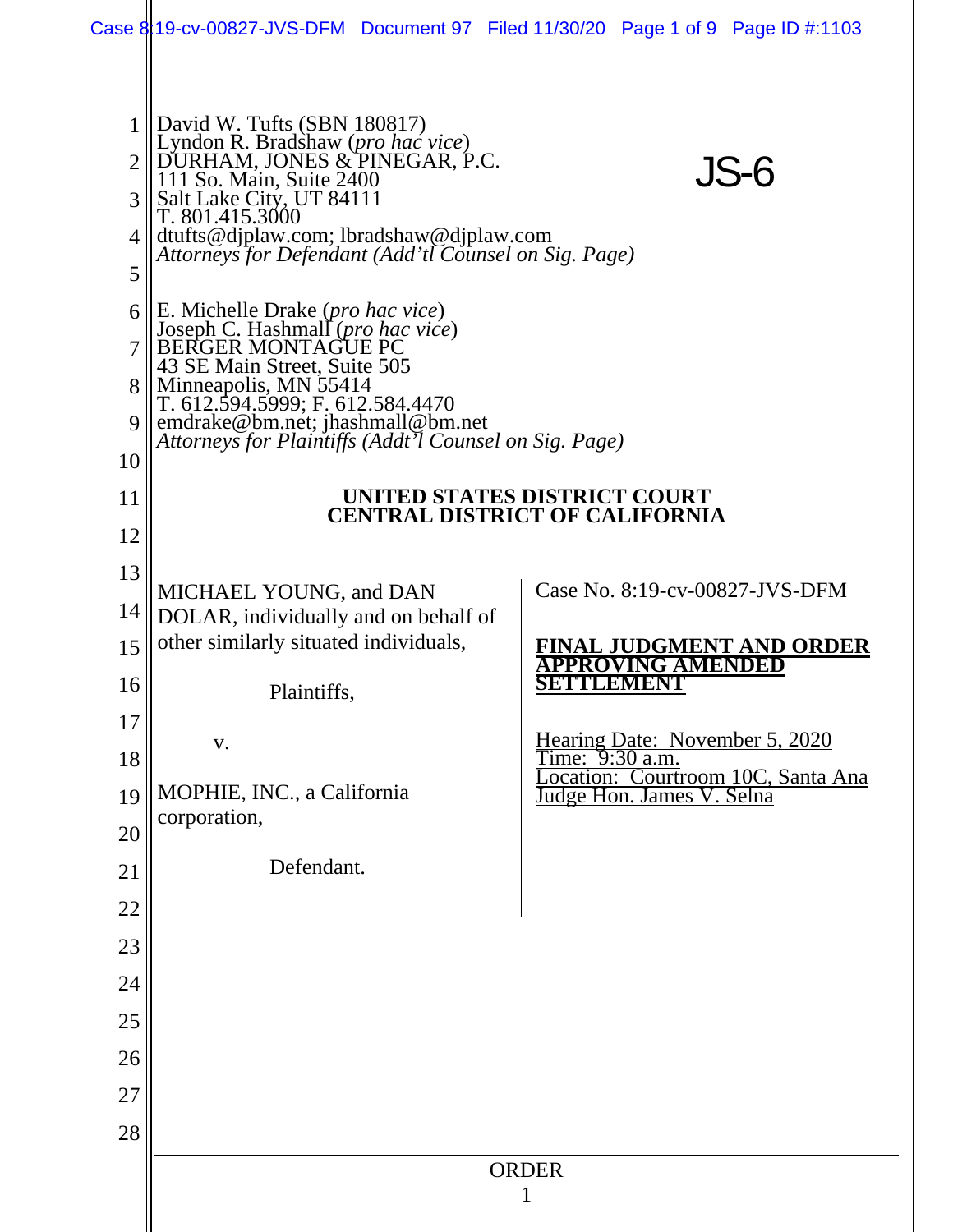## **ORDER**

1 2 3 4 5 6 7 8 9 10 11 12 13 14 15 16 17 18 19 20 21 22 23 24 25 26 27 28 WHEREAS, this matter came before the Court for hearing on November 5, 2020 (the "Settlement Hearing"), on motion of Plaintiffs in the above-captioned action (the "Action") to, among other things, determine (i) whether the terms and conditions set forth in the Settlement Agreement dated as of October 1, 2020 (the "Settlement Agreement"), as amended on October 26, 2020 (the "Amendment") (collectively, the "Amended Settlement Agreement"), are fair, reasonable, and adequate and should be approved by the Court; and (ii) whether a judgment providing for, among other things, the entry of an injunction and the dismissal with prejudice of the Action against Defendant as provided for in the Amended Settlement Agreement, should be entered; and WHEREAS, at the Settlement Hearing, Plaintiffs moved for approval of the Amended Settlement Agreement and the grant of Service Awards; and WHEREAS, at the Settlement Hearing, Class Counsel moved for an award of Class Counsel's Fees and Expenses; and WHEREAS, the Settlement Hearing was duly held before this Court; and WHEREAS, this Court has considered all matters submitted to it at the Settlement Hearing, and all papers filed in this Action, and proceedings had herein, and otherwise being fully informed in the premises, and finds that there is good cause appearing therefore. NOW, THEREFORE, IT IS HEREBY ORDERED THAT: 1. The Amended Settlement Agreement is incorporated by reference in this Judgment and Order as though fully set forth herein. All capitalized terms used herein shall have the meanings set forth in the Settlement Agreement and the Amendment thereto. 2. The Court has jurisdiction over the subject matter of the Action and over all parties to the Action, including all Class Members.

## ORDER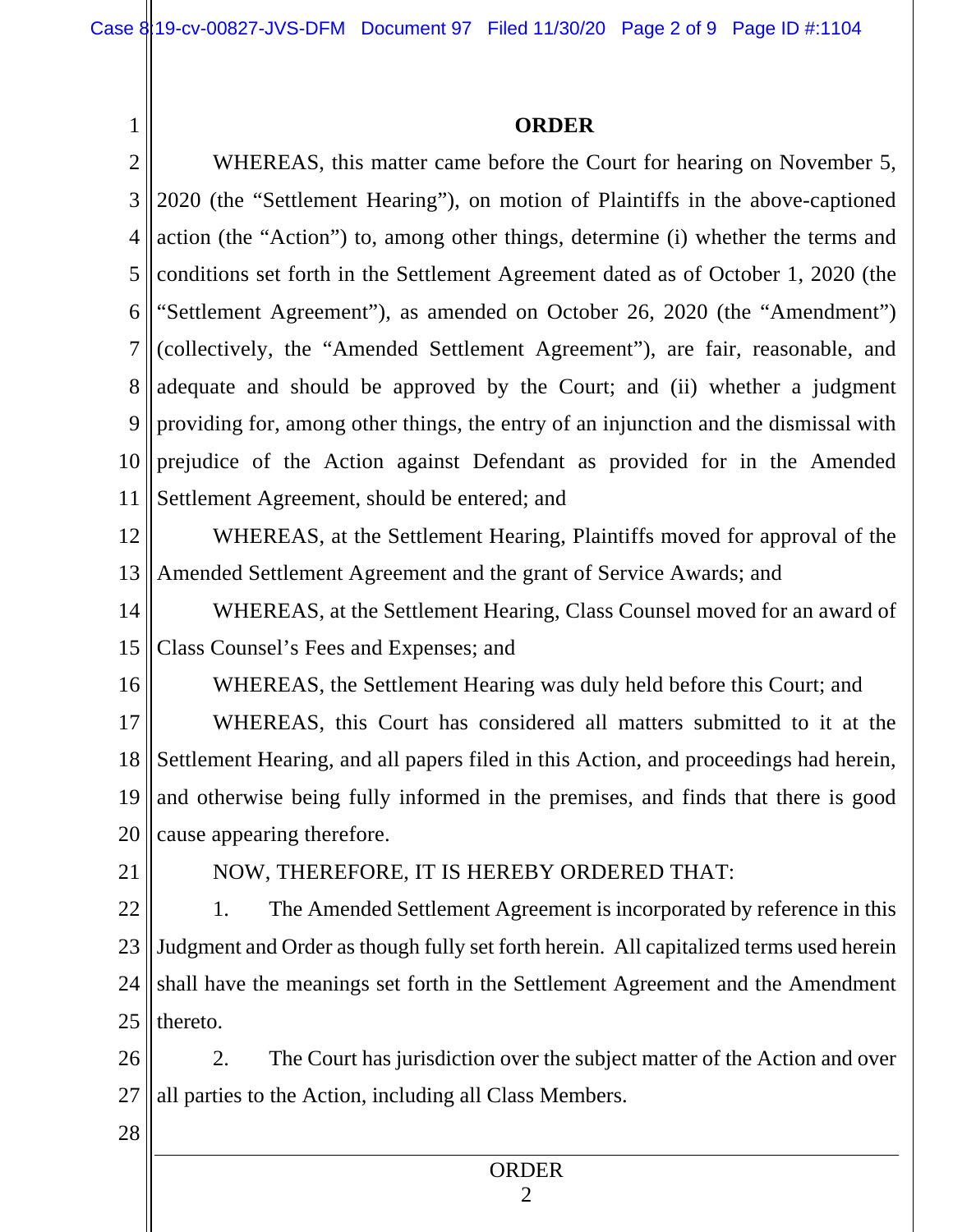1 2 3 4 3. Pursuant to Rules 23(a) and (b)(2) of the Federal Rules of Civil Procedure, and for the purposes of the settlement only, the Action is hereby finally certified as a class action on behalf of all persons who purchased any of the Covered Products within the United States.

5 6 7 8 9 10 11 12 13 14 4. The Court finds, for the purposes of the settlement only, that the prerequisites for a class action under Rules 23(a) and (b)(2) of the Federal Rules of Civil Procedure have been satisfied in that: (a) the number of class members in the Settlement Class is so numerous that joinder of all members thereof is impracticable; (b) there are questions of law or fact common to the Settlement Class; (c) the claims of Plaintiffs are typical of the claims of the Settlement Class they seek to represent; (d) Plaintiffs and Class Counsel have and will fairly and adequately represent the interests of the Settlement Class; and (e) Defendant has acted or refused to act on grounds that apply generally to the Settlement Class, so that final injunctive relief is appropriate with respect to the class as a whole.

15 16 17 18 19 20 5. Pursuant to Rule 23 of the Federal Rules of Civil Procedure, and for the purposes of the Settlement only, Plaintiffs Dan Dolar and Michael Young are certified as the Class Representatives and E. Michelle Drake of the law firm of Berger Montague P.C. and D. Greg Blankinship of the law firm of Finkelstein, Blankinship, Frei-Pearson & Garber, LLP are certified to serve as Class Counsel, and for no other purpose.

21 22 23 24 25 26 27 6. The Court finds that notice to the Settlement Class is unnecessary, notwithstanding the Class Injunctive Release by the Settlement Class, because the settlement falls under Rule 23(b)(2) of the Federal Rules of Civil Procedure and, pursuant to Section 5 of the Settlement Agreement, the Class Injunctive Release does not extend to any claims or potential claims for monetary damages that any member of the Settlement Class may have against Mophie or any of the Mophie Entities, except to the Plaintiffs who provided full and complete general releases of all Claims.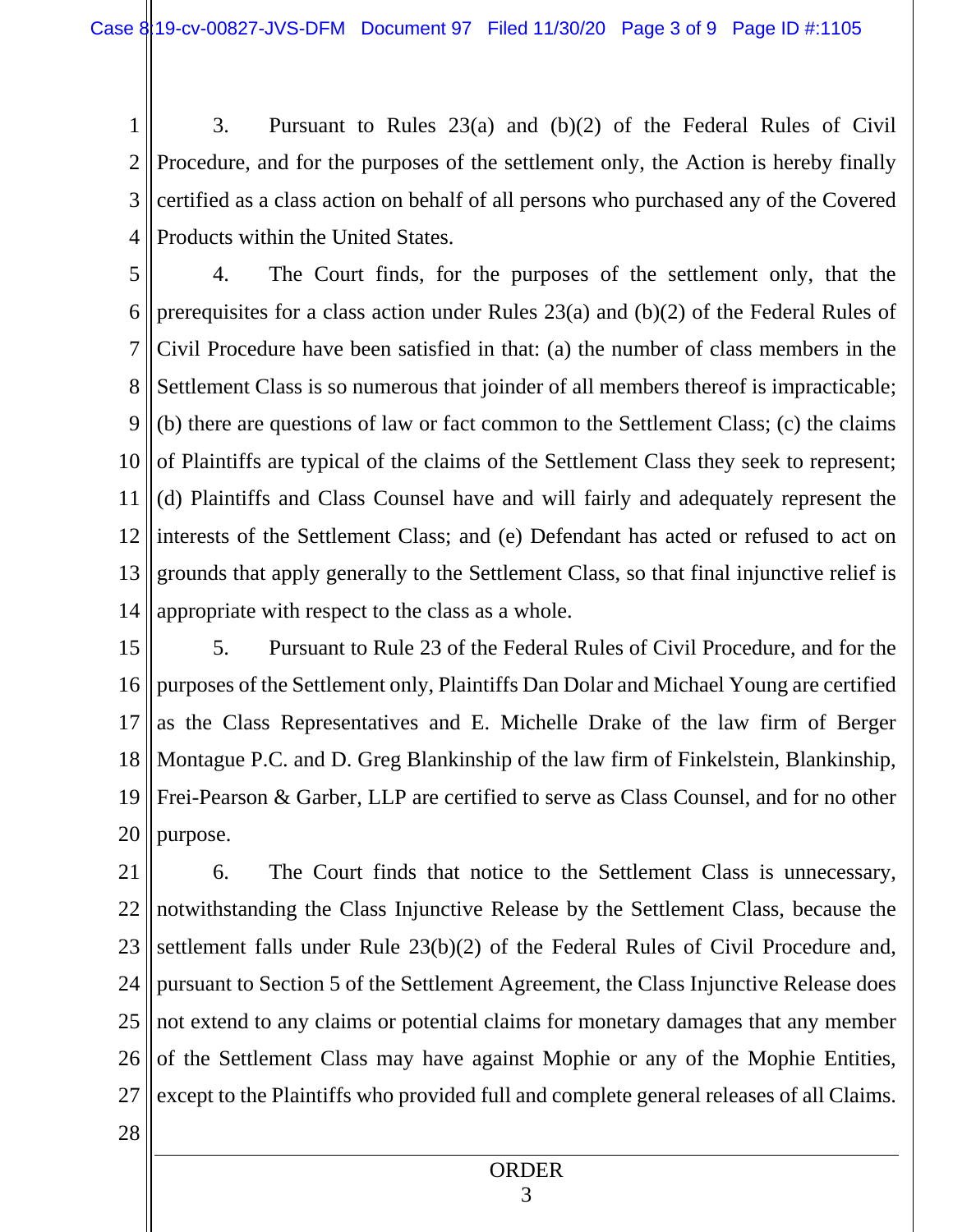1 2 3 4 7. The Court finds also that the appropriate state and federal officials were timely notified of the Amended Settlement Agreement under the Class Action Fairness Act of 2005 (CAFA), 28 U.S.C. § 1715, and that ninety (90) days have passed without comment or objection from any government entity.

5 6 7 8 9 10 11 12 13 14 15 16 8. Pursuant to Rule 23 of the Federal Rules of Civil Procedure, this Court hereby approves the settlement as set forth in the Amended Settlement Agreement and finds that settlement, including but not limited to the terms of the Settlement Agreement and the Amendment thereto, is, in all respects, fair, reasonable, and adequate, and in the best interests of the members of the Settlement Class, including the Class Representatives. This Court further finds that the settlement set forth in the Amended Settlement Agreement is the result of arm's-length negotiations between experienced counsel representing the interests of the Parties, and that Class Counsel has concluded that the proposed settlement is fair, reasonable, and adequate. Accordingly, the settlement embodied in the Amended Settlement Agreement is hereby approved in all respects and shall be consummated in accordance with the terms and provisions of the Settlement Agreement and Amendment thereto.

17

18 9. The Action and all claims asserted therein are dismissed with prejudice and without costs, as such costs are identified in 28 U.S.C. § 1920.

19 20 21 10. Class Counsel are hereby awarded attorney fees and expenses ("Class Counsel Fees and Expenses") of \$325,000, which sum the Court finds to be fair and reasonable. In making this award, the Court has considered and found that:

22 23 24 (a) The Action involves complex factual and legal issues, was actively prosecuted, and, in the absence of the Settlement, would involve further lengthy proceedings with uncertain resolution of the complex factual and legal issues;

25 26 27 (b) E. Michelle Drake of the law firm of Berger Montague P.C. and D. Greg Blankinship and his firm of Finkelstein, Blankinship, Frei-Pearson & Garber, LLP skillfully and zealously pursued the Action on behalf of the Plaintiffs and the Class;

28

(c) The hourly rates charged by Class Counsel are reasonable;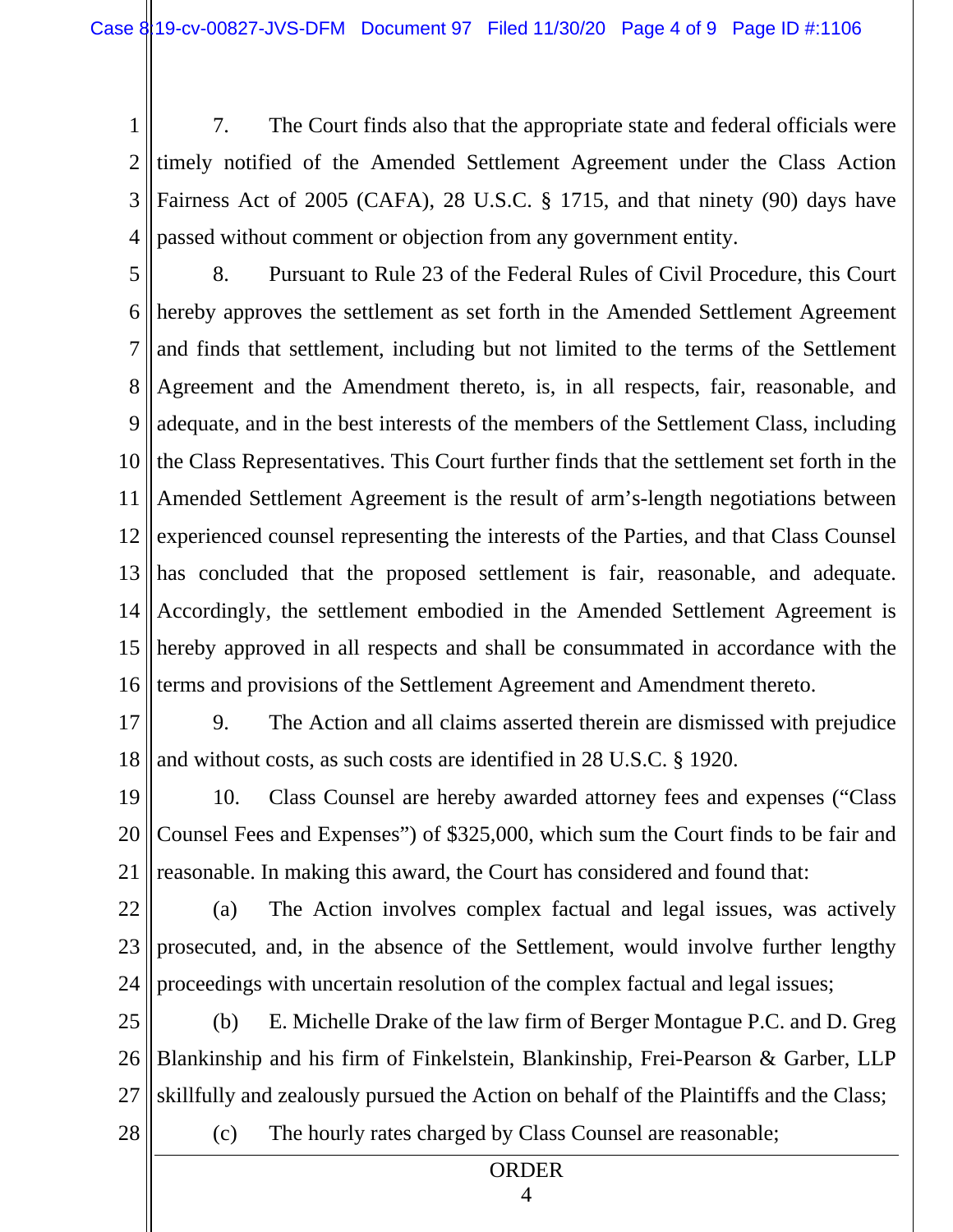1 2 3 (d) Had Class Counsel not achieved the settlement, there would remain a significant risk that Plaintiffs and the Settlement Class would recover nothing from the Defendant;

4 5 (e) The amount of the Class Counsel Fees and Expenses awarded herein is consistent with awards in similar cases; and

6 7 (f) Class Counsel shall be responsible for allocating and distributing the Class Counsel Fees and Expenses to Plaintiffs' counsel.

8 9 10 11 11. The Court finds that an award to Plaintiffs for their time and effort in representing the Settlement Class in the prosecution of the Action is fair and reasonable, and thus awards each of the Plaintiffs a Service Award in the amount of \$5,000.00.

12 13 14 12. This Judgment and Order, the Settlement Agreement and Amendment thereto, any of their terms and provisions, any of the negotiations or proceedings connected with it, and any of the documents or statements referred to therein:

15 16 17 18 19 20 21 (a) shall not be offered or received against Defendant or any other Released Party as evidence of, or construed as, or deemed to be evidence of any presumption, concession, or admission by Defendant or the Mophie Entities with respect to the truth of any fact alleged by the Plaintiffs or the validity of any claim that was or could have been asserted against any Defendant or the Mophie Entities in the Action or in any litigation, or of any liability, fault, misconduct, or wrongdoing of any kind of any of the Defendant or the Mophie Entities;

22 23 24 25 26 (b) Shall not be offered or received against Defendant or the Mophie Entities as evidence of a presumption, concession, or admission of any liability, fault, misconduct, or wrongdoing by any Defendant or the Mophie Entities or against the Plaintiffs or any member of the Settlement Class as evidence of any infirmity in the claims of the Plaintiffs or the other members of the Settlement Class;

27 28 (c) Shall not be offered or received against Defendant or the Mophie Entities, or against Plaintiffs or any other member of the Settlement Class, as evidence

ORDER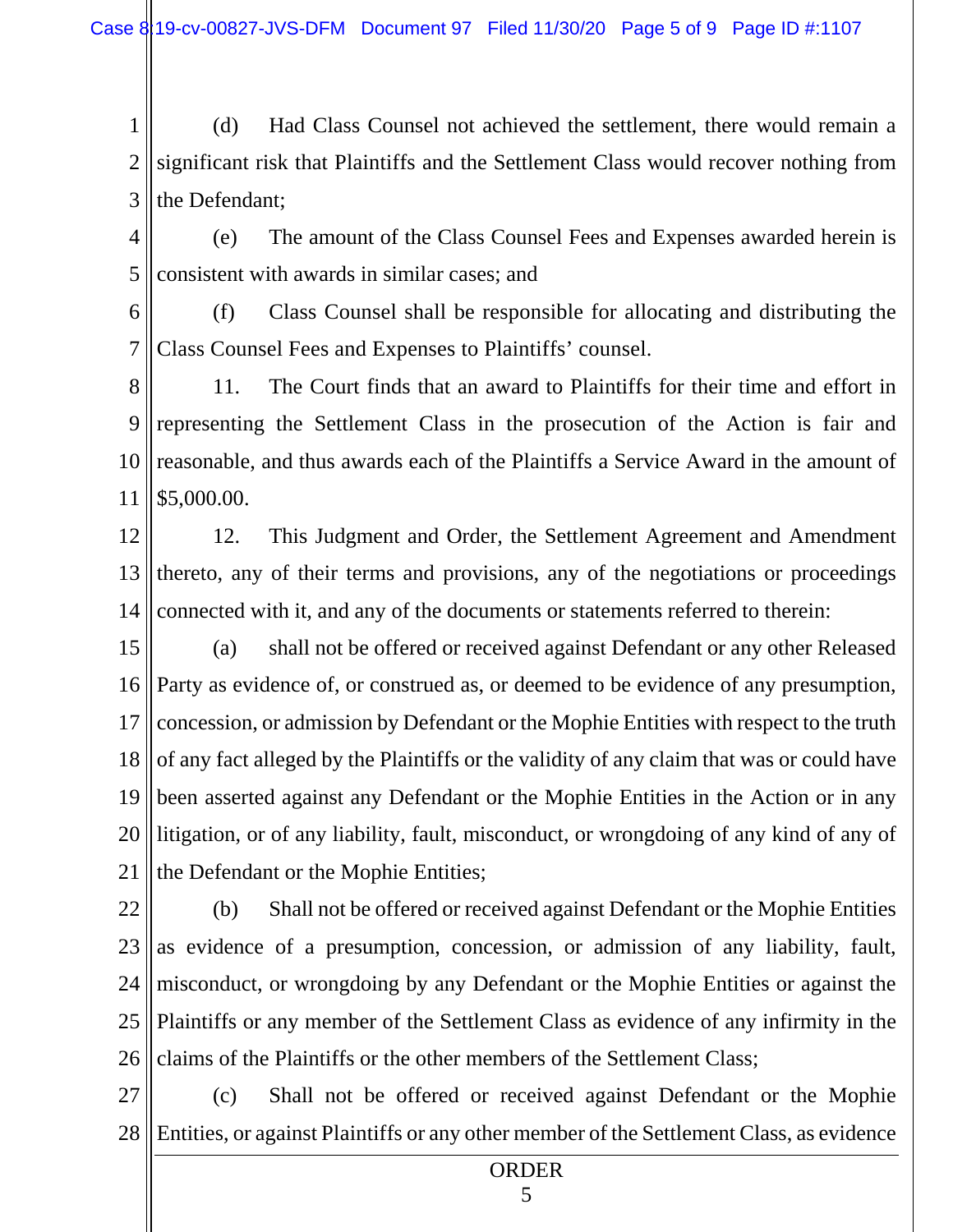1 2 3 4 5 6 7 8 of a presumption, concession, or admission with respect to any liability, fault, misconduct, or wrongdoing of any kind, or in any way referred to for any other reason as against any Defendant or the Mophie Entities, in any other civil, criminal, regulatory or administrative action or proceeding, other than such proceedings as may be necessary to effectuate the provisions of the Amended Settlement Agreement and this Judgment and Order; provided, however, that Defendant or any of the other Mophie Entities may refer to this Judgment and Order and the Amended Settlement Agreement to effectuate the protection from liability granted them thereunder;

9 10 11 12 (d) Shall not be construed against any Defendant or the Mophie Entities, or against Plaintiffs or any other member of the Settlement Class as an admission, concession, or presumption that the consideration to be given hereunder represents the amount which could be or would have been recovered after trial; and

13 14 15 16 (e) Shall not be construed against Plaintiffs or any other member of the Settlement Class as an admission, concession, or presumption that any of their claims are without merit or that damages would not be recoverable under the Complaint or Amended Complaint in this Action.

17 18 19 20 13. The Court reserves jurisdiction, without affecting in any way the finality of this Judgment and Order, over (a) the implementation and enforcement of this Settlement; (b) enforcing and administering this Judgment and Order; and (c) other matters related or ancillary to the foregoing.

21 22 23 24 25 26 27 28 14. In the event that this Judgment and Order does not become Final or the Settlement is terminated pursuant to the terms of the Amended Settlement Agreement, then this Judgment and Order shall be rendered null and void to the extent provided by and in accordance with the Amended Settlement Agreement, and shall be vacated to the extent provided by the Amended Settlement Agreement and, in such event: (a) all Orders entered and releases delivered in connection herewith shall be null and void to the extent provided by and in accordance with the Amended Settlement Agreement; and (b) the fact of the Settlement shall not be admissible in any trial of the Action and

ORDER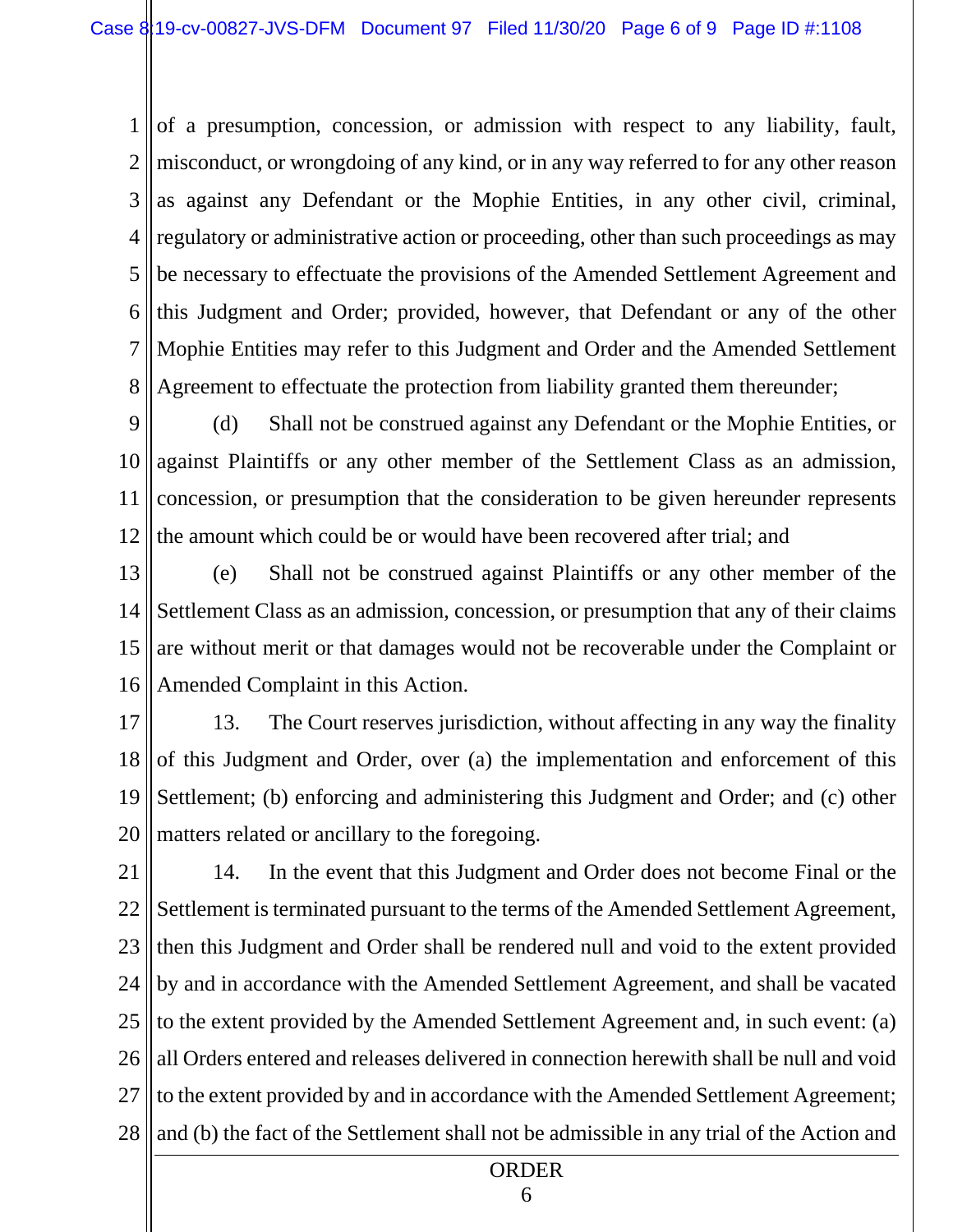1 2 the Settling Parties shall be deemed to have reverted to their respective status in the Action immediately prior to October 1, 2020.

3 4 5 15. Without further order of the Court, the parties may agree to reasonable extensions of time to carry out any of the provisions of the Amended Settlement Agreement.

6 7 16. There is no just reason for delay in the entry of this Judgment and Order and immediate entry by the Clerk of the Court is expressly directed.

8 9 NOW, THEREFORE, THE COURT HEREBY ENTERS THE FOLLOWING INJUNCTION:

10 11 12 13 The following pertains to all Covered Products ordered by Mophie from manufacturers 90 days or more after the date of final approval of the settlement (by entry of this Judgment and Order in the form approved by the Parties and in compliance with Section 8 of the Amended Settlement Agreement):

14

15 16 17 1. In circumstances where Mophie includes the mAh rating on its package, where the rating is determined based on the capacity of the internal battery, Mophie shall use the following or substantially similar language: "contains a XXXX mAh internal battery".

18 19 20 21 22 2. Mophie has no obligation to revise packaging for products that were ordered by Mophie from manufacturers prior to the expiration of 90 days after the date of final approval of the settlement (by entry of this Judgment and Order in the form approved by the Parties and in compliance with Section 8 of the Amended Settlement Agreement).

23 24 25 26 27 28 3. If Mophie references the mAh rating on its website for a product where the rating is determined based on the capacity of the internal battery, not later than 90 days after the date of final approval of the settlement (by entry of this Judgment and Order in the form approved by the Parties and in compliance with Section 8 of the Amended Settlement Agreement), Mophie shall include the following or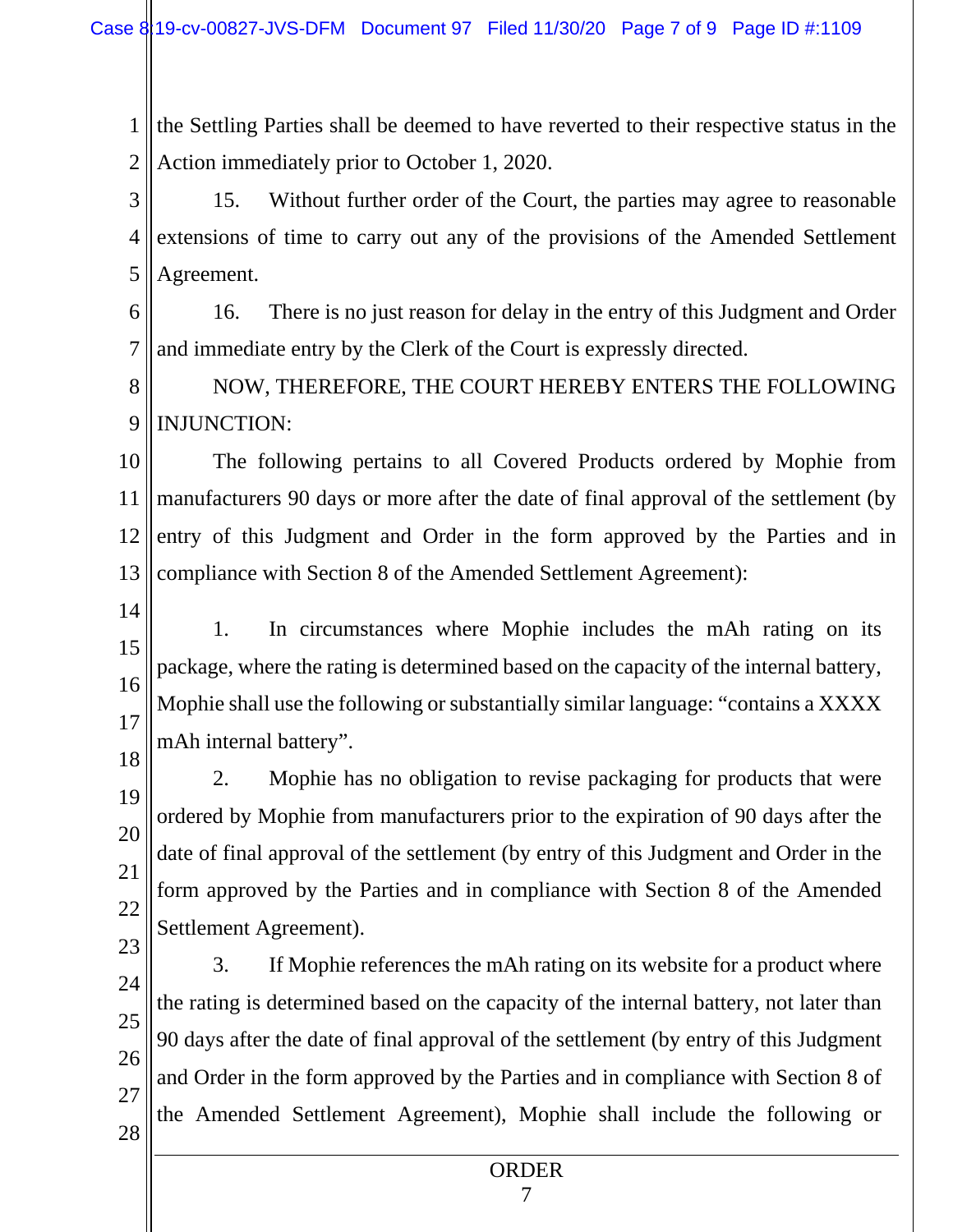1 2 substantially similar language on the website for that product: "contains a XXXX mAh internal battery".

3 4 5 6 7 8 9 Nothing in this Judgment and Order shall preclude Mophie from making further changes to any of its product labels or marketing that (1) Mophie reasonably believes are necessary to comply with applicable rules, guidelines, or decisions, or any other statute, regulation, or other law of any kind; (2) are permitted by product changes or additional testing or development work and/or to ensure Mophie provides accurate product descriptions; or (3) are more detailed than those required by this Amended Settlement Agreement.

10 11 NOW, THEREFORE, WITH RESPECT TO RELEASES, THE COURT HEREBY ORDERS THE FOLLOWING:

12

13 14 15 16 17 18 19 20 1. The Amended Settlement Agreement, as incorporated in this Judgment and Order, shall be the sole and exclusive remedy for any and all Claims of all Parties against all other Parties. No Party shall be subject to liability of any kind to any Party with respect to any Claim. As of the Effective Date, and excepting only the obligations created by the Amended Settlement Agreement, the Parties shall be permanently barred and enjoined from initiating, asserting, and/or prosecuting any Claim against any other Party in any court or any forum, as specified in Section 4 of the Amended Settlement Agreement.

21 22 23 2. As of the Effective Date, each Party shall be deemed to have released and forever discharged each of the other Parties of and from any and all liability for any and all Claims, as specified in Section 4 of the Amended Settlement Agreement.

24 25 26 27 3. As of the Effective Date, the Settlement Class shall be deemed to have released and forever discharged Mophie and each of the Mophie Entities of and from any and all injunctive relief, consistent with the Class Injunctive release, as specified in Section 5 of the Amended Settlement Agreement.

28

ORDER 4. As of the Effective Date, without further action, for good and valuable